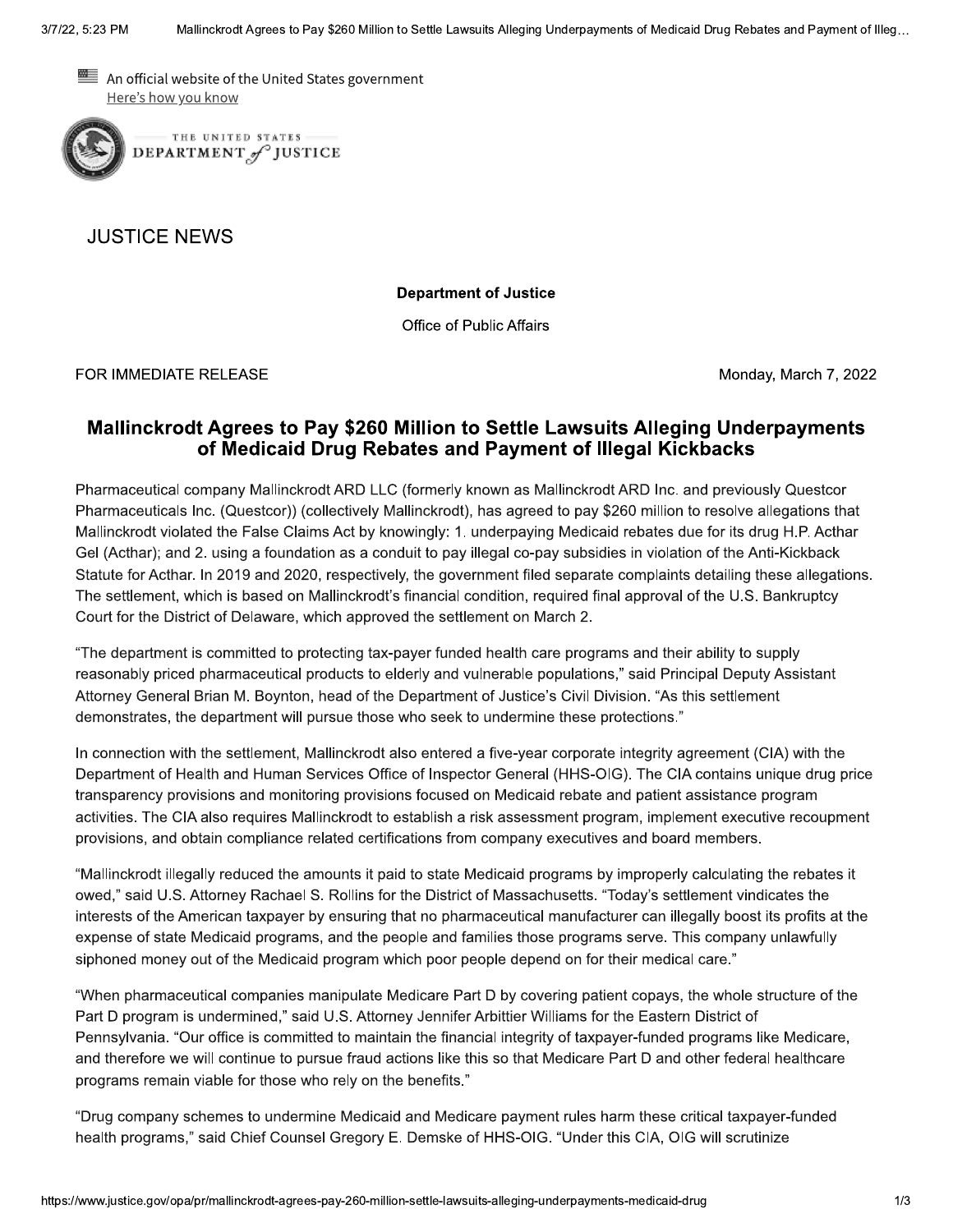## 3/7/22, 5:23 PM

Mallinckrodt Agrees to Pay \$260 Million to Settle Lawsuits Alleging Underpayments of Medicaid Drug Rebates and Payment of Illeg...

Mallinckrodt's Medicaid rebate practices and Mallinckrodt will be required to provide advance public notice of price increases for Acthar and other drugs."

"This settlement resolves allegations that Mallinckrodt cheated the Medicaid program, and ultimately taxpayers, out of hundreds of millions of dollars, by exploiting a system that was set up to keep a check on rising drug prices to ensure that our most vulnerable citizens are able to receive medical treatment," said Special Agent in Charge Joseph R. Bonavolonta of the FBI, Boston Division. "It also illustrates how the FBI and our partners will not allow pharmaceutical companies to dodge their obligations in order take advantage of federal health insurance programs at the expense of those who need them the most."

## Medicaid Drug Rebate Claims

Pursuant to the Medicaid Drug Rebate Program, drug manufacturers are required to pay quarterly rebates to state Medicaid programs in exchange for Medicaid's coverage of the manufacturers' drugs. The statute requires manufacturers to pay inflation-based rebates for drugs, which are designed to insulate the Medicaid program from drug price increases outpacing inflation. These rebates are calculated by comparing the drug's Base Date Average Manufacturer Price (AMP), which is the drug's price on the date that the "dosage form and strength" of the drug was first marketed or 1990, whichever is later, to its current price.

In its complaint filed on March 3, 2020, the government alleged that Mallinckrodt knowingly underpaid rebates due for Acthar from 2013 until 2020. According to the complaint, Mallinckrodt and its predecessor Questcor began paying rebates for Acthar in 2013 as if Acthar was a "new drug" first marketed in 2013, rather than a drug that had been approved since 1952. Allegedly, this practice meant the companies ignored all pre-2013 price increases when calculating and paying Medicaid rebates for Acthar from 2013 until 2020. In particular, the government alleged that Acthar's price had already risen to over \$28,000 per vial by 2013, and therefore ignoring all pre-2013 price increases for Medicaid rebate purposes significantly lowered Medicaid rebate payments for Acthar. Under the settlement agreement, Mallinckrodt admitted that Acthar was not a new drug as of 2013 but rather was approved by the U.S. Food and Drug Administration and marketed prior to 1990, and agreed to correct Acthar's base date AMP and that it will not change the date in the future.

## **Kickback Claims**

When a Medicare beneficiary obtains a prescription drug covered by Medicare, the beneficiary may be required to make a partial payment, which may take the form of a copayment. Congress included copay requirements in the Medicare program, in part, to serve as a check on health care costs, including the prices that pharmaceutical manufacturers can demand for their drugs. The Federal Anti-Kickback Statute prohibits a pharmaceutical company from offering or paying, directly or indirectly, any remuneration — which includes money or any other thing of value — to induce Medicare patients to purchase the company's drugs. This prohibition extends to the payment of patients' copay obligations.

In its complaint filed on June 5, 2019, the government alleged that Mallinckrodt knowingly used a foundation as a conduit to pay illegal kickbacks in the form of copay subsidies for Acthar so it could market the drug as "free" to doctors and patients while increasing its price. Mallinckrodt allegedly paid these illegal subsidies through three funds that Mallinckrodt had a foundation set up to induce Medicare-reimbursed purchases of Acthar, and used the subsidies to counteract doctor and patient concerns about the drug's high cost.

The settlement provides for Mallinckrodt's payment of approximately \$234.7 million to resolve the Medicaid rebate allegations and approximately \$26.3 million to resolve the kickback allegations. Of the amount allocated to the Medicaid rebate claims, Mallinckrodt will pay approximately \$123.6 million to the United States and approximately \$110.1 million to the participating Medicaid States, pursuant to the terms of separate settlement agreements Mallinckrodt has or will enter into with those states. In October 2020, Mallinckrodt filed for bankruptcy protections and this settlement with the government has been approved for payment by the U.S. Bankruptcy Court for the District of Delaware.

The allegations resolved by the settlement agreement were originally brought in cases filed under the whistleblower, or qui tam, provision of the False Claims Act. The act permits private parties to sue for fraud on behalf of the United States and to share in any recovery. The act also permits the government to intervene in such actions, as the government has